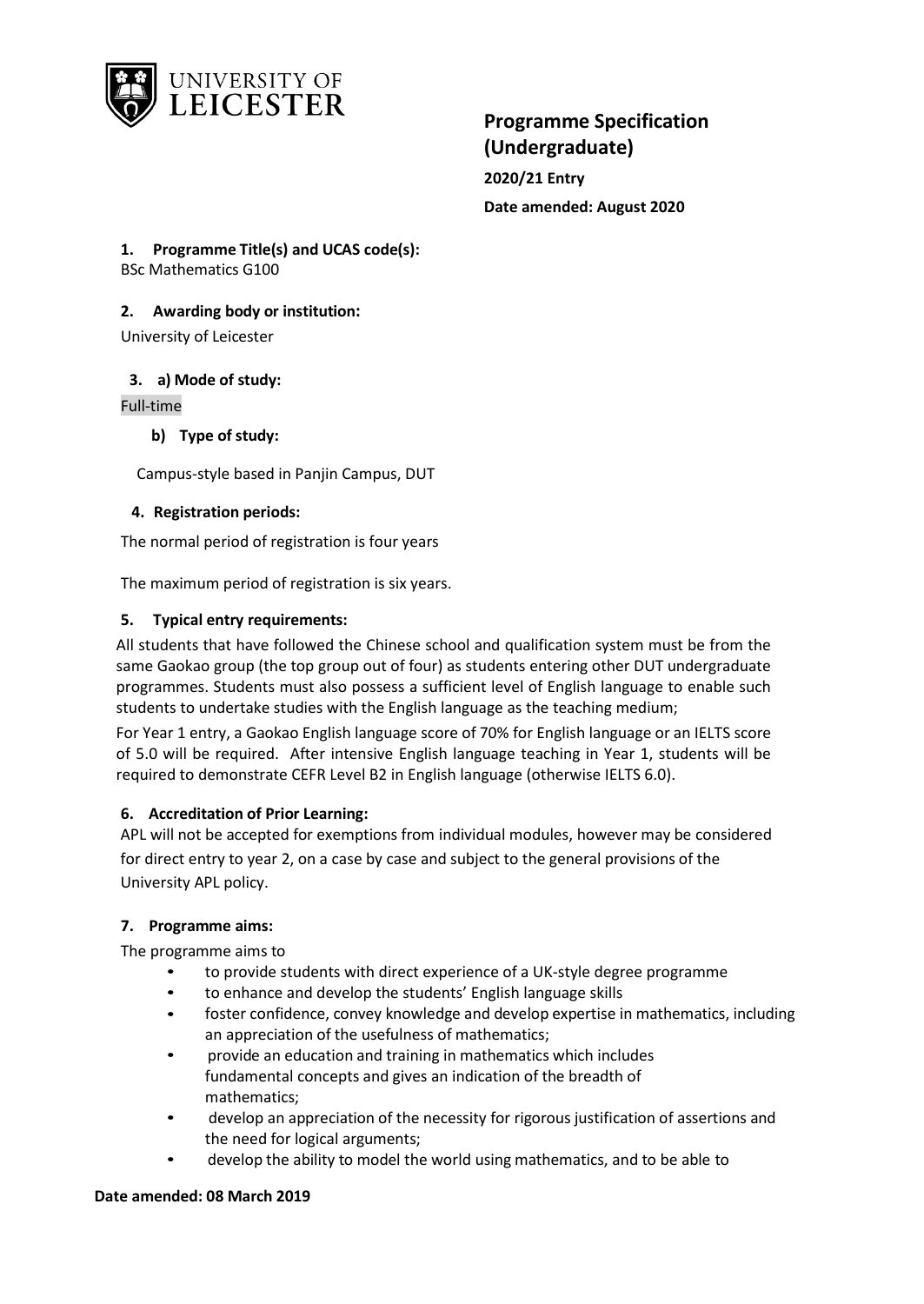

**2020/21 Entry Date amended: August 2020**

produce relevant and robust solutions to real world problems;

- enable students to develop self-confidence gained through the provision of careful guidance in the first level, with increasing independence later;
- improve students' team working skills;
- stimulate intellectual development and develop powers of critical analysis, problem solving,
- develop written communication skills and presentational skills;
- develop the ability to communicate solutions to problems and mathematical concepts in general using language appropriate to the target audience;
- develop competence in IT, in particular the use of mathematical software and programming;
- enhance practical computing skills by learning software in common use;
- raise students' expertise and understanding to a point where they could embark upon postgraduate mathematical study;
- develop the ability to complete an independent project;

## **8. Reference points used to inform the programme specification:**

• QAA Framework for Higher Education Qualifications in England, Wales and Northern Ireland

- QAA Benchmarking Statement Mathematics, [Statistics and Operational Research](http://www.qaa.ac.uk/en/Publications/Documents/Subject-benchmark-statement-Mathematics-statistics-and-operational-research.pdf) (MMath)
- QAA Annex to subject benchmark statement: Mathematics, statistics [and operational](http://www.qaa.ac.uk/en/Publications/Documents/Annex-to-Subject-benchmark-statement-Mathematics-statistics-and-operational-research.pdf) [research](http://www.qaa.ac.uk/en/Publications/Documents/Annex-to-Subject-benchmark-statement-Mathematics-statistics-and-operational-research.pdf) (2009)
- PDR report (April 2011)
- University [Learning Strategy](http://www2.le.ac.uk/offices/sas2/quality/learnteach)
- University Employability Strategy
- NSS Survey (2015)
- First Destination Survey
- External Examiner's Reports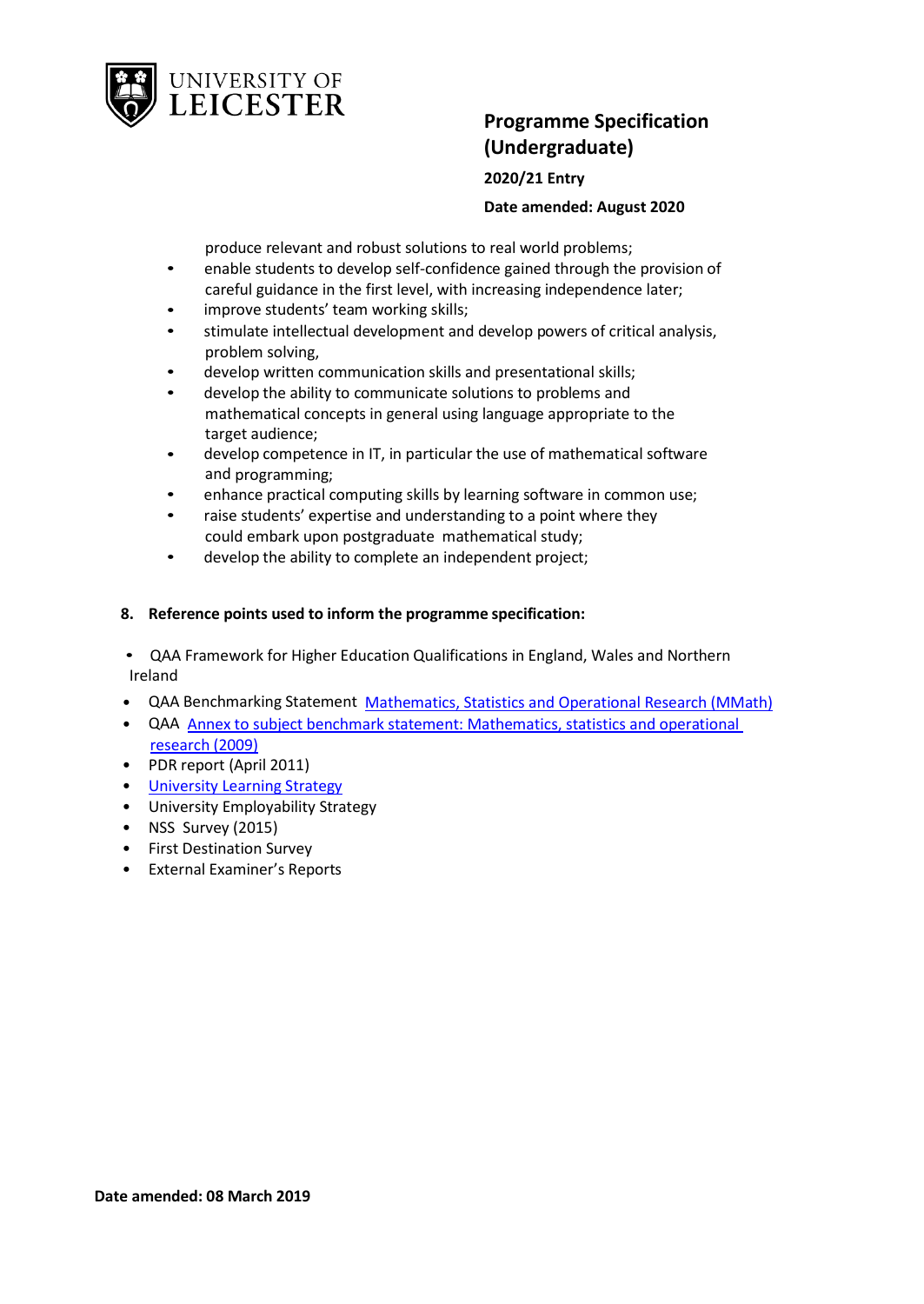

# **Programme Specification (Undergraduate) 2020/21 Entry Date amended: August 2020**

## **9. Programme Outcomes:**

| <b>Intended Learning</b>                        | <b>Teaching and Learning</b>                                      | <b>How Demonstrated?</b>            |
|-------------------------------------------------|-------------------------------------------------------------------|-------------------------------------|
| <b>Outcomes</b>                                 | <b>Methods</b>                                                    |                                     |
|                                                 | with Foundation                                                   |                                     |
|                                                 | (i) Mastery of an appropriate body of knowledge                   |                                     |
| Knowledge of basic theory,                      | Lectures, specified reading, problem                              | Written examinations, assessed      |
| basic techniques of analysis,                   | classes, surgeries, poster                                        | written and computational problems. |
| algebra, applied mathematics,                   | presentations. In addition, elements of                           | Assessed oral and poster            |
| and statistics.                                 | e-Learning are incorporated.                                      | presentations.                      |
| Ability to recognise sound                      |                                                                   |                                     |
| argumentation and valid proofs.                 |                                                                   | Assessed written projects and       |
|                                                 |                                                                   | problem sheets and seminar          |
| Knowledge of basic techniques,                  |                                                                   | discussions.                        |
| and model problems.                             |                                                                   |                                     |
|                                                 |                                                                   |                                     |
| Knowledge of a computing                        | Computer practical classes.                                       | Assessed practical classes.         |
| languages and software.                         |                                                                   |                                     |
|                                                 | (ii) Understanding and application of key concepts and techniques |                                     |
| <b>Novel applications of basic</b>              | Lectures, tutorials, problem classes,                             | Written examination, assessed       |
| knowledge. Exposition of logical                | marked assignments.                                               | problems, project report.           |
| structure. Ability to generalise                |                                                                   |                                     |
| and specialise.                                 |                                                                   |                                     |
| Proof techniques. Ability to                    |                                                                   |                                     |
| apply an algorithm for the                      | Lectures, tutorials, problem classes,                             | Written examinations, assessed      |
| solution of a standard problem.                 | marked assignments.                                               | problems.                           |
|                                                 |                                                                   |                                     |
| Ability to apply theorems to                    |                                                                   |                                     |
| solve particular problems.                      | Computer practical classes.                                       | Assessed practical classes.         |
| Mathematical modelling.                         |                                                                   |                                     |
| <b>Application of computer</b>                  |                                                                   |                                     |
| algorithms for solving finance                  |                                                                   |                                     |
| problems.                                       |                                                                   |                                     |
| (iii) Critical analysis of key issues           |                                                                   |                                     |
| Analysis of problem and                         | Lectures, problem classes, feedback                               | Written examinations, assessed      |
| selection of appropriate proof or               | on assessed problems, project                                     | problems, Project report.           |
| solution strategy. Critical                     | supervision.                                                      |                                     |
| appraisal of solutions. Analyse                 |                                                                   |                                     |
| and solve more `messily defined'                |                                                                   |                                     |
| finance management problems.                    |                                                                   |                                     |
| Analysis of IT problems.                        |                                                                   |                                     |
| (iv) Clear and concise presentation of material |                                                                   |                                     |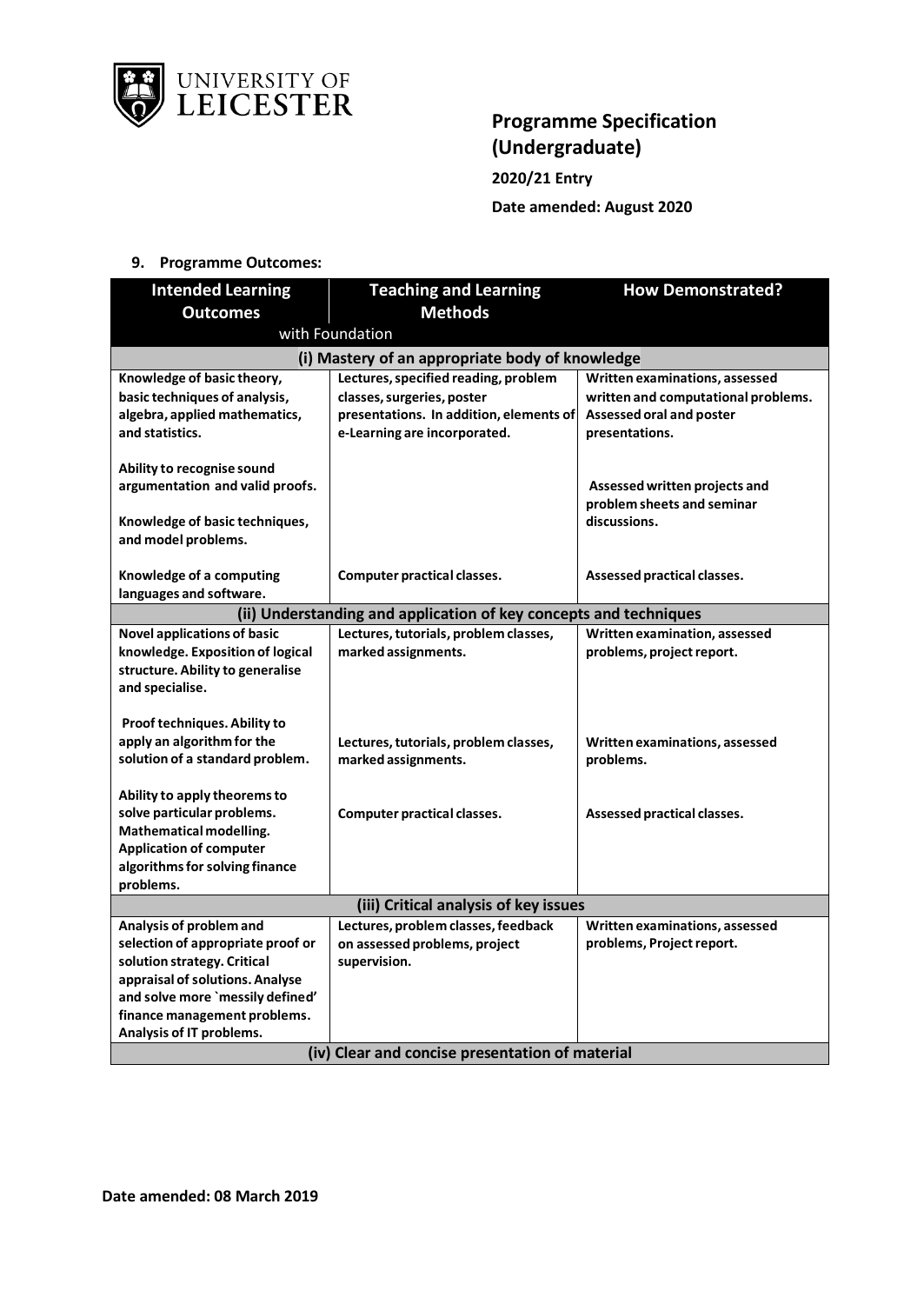

## **2020/21 Entry**

## **Date amended: August 2020**

| Presentation of results (both      | Tutorials, Group workshops,                                 | <b>Group presentations. Project</b>          |
|------------------------------------|-------------------------------------------------------------|----------------------------------------------|
| informal and to a variety of       | Presentation workshops, project                             | presentations.                               |
| audiences), participation in       | supervision. Feedback on assessed                           |                                              |
| scientific discussion.             | written pieces.                                             |                                              |
|                                    |                                                             | Assessed essays. Project                     |
| Ability to write coherent reports. | Guidance from project supervisor.                           | presentation.                                |
| Software presentation.             |                                                             |                                              |
|                                    |                                                             |                                              |
|                                    | (v) Critical appraisal of evidence with appropriate insight |                                              |
| Project design.                    | <b>Project supervision</b>                                  | Project reports.                             |
|                                    |                                                             |                                              |
| <b>Intended Learning</b>           | <b>Teaching and Learning</b>                                | <b>How Demonstrated?</b>                     |
|                                    |                                                             |                                              |
| <b>Outcomes</b>                    | <b>Methods</b>                                              |                                              |
|                                    | (vi) Other discipline specific competencies                 |                                              |
| Knowledge of mathematical          | Lab classes, and purpose designed                           | Log books of practical sessions.             |
| software such as MATLAB and        | handbooks.                                                  | Reflective blogs. Use of Maple in basic      |
| MAPLE.                             |                                                             | skills tests.                                |
|                                    | Group projects. Project and lectures,                       |                                              |
| Mathematical modelling skills.     | eLearning.                                                  | <b>Project reports. Written examinations</b> |
| Language of finance.               |                                                             | and presentations.                           |
|                                    |                                                             |                                              |
|                                    |                                                             |                                              |
|                                    | (b) Transferable skills                                     |                                              |
|                                    | (i) Oral communication                                      |                                              |
| <b>Response to questioning</b>     | Tutorials, workshops.                                       | <b>Presentation assessment.</b>              |
| <b>Scientific communication</b>    |                                                             |                                              |
|                                    | Tutorials, workshops.                                       |                                              |
| Project and poster presentation    | Project supervision, presentation                           |                                              |
|                                    | workshops.                                                  |                                              |
|                                    | (ii) Written communication                                  |                                              |
|                                    |                                                             |                                              |
| <b>Report writing.</b>             | Project supervisions.                                       | Assessed reports.                            |
| <b>Mathematical communication</b>  | Tutorials.                                                  | Assessed questions.                          |
|                                    |                                                             |                                              |
|                                    | (iii) Information technology                                |                                              |
| Use of Windows. Use of             | Induction. Laboratories.                                    | Marked project work. Project reports.        |
| specialist packages. Office        |                                                             |                                              |
| software.                          |                                                             |                                              |
| (iv) Numeracy                      |                                                             |                                              |
| Use of analytical and graphical    | <b>Throughout</b>                                           | Written examinations, project                |
| methods.                           |                                                             | reports.                                     |
| (v) Team working                   |                                                             |                                              |
| Scientific discussion.             | Group problem solving. Group                                | Group assessment (including peer             |
| Organization, time management      | projects.                                                   | assessment).                                 |
| (vi) Problem solving               |                                                             |                                              |
| Analysis, breakdown, synthesis,    | Lectures, problem workshops, group                          | Marked problems, group work                  |
| critical examination.              | work, projects.                                             | assessment, project assessment.              |
| Mathematical modelling skills.     |                                                             |                                              |
| (vii) Information handling         |                                                             |                                              |

**Date amended: 08 March 2019**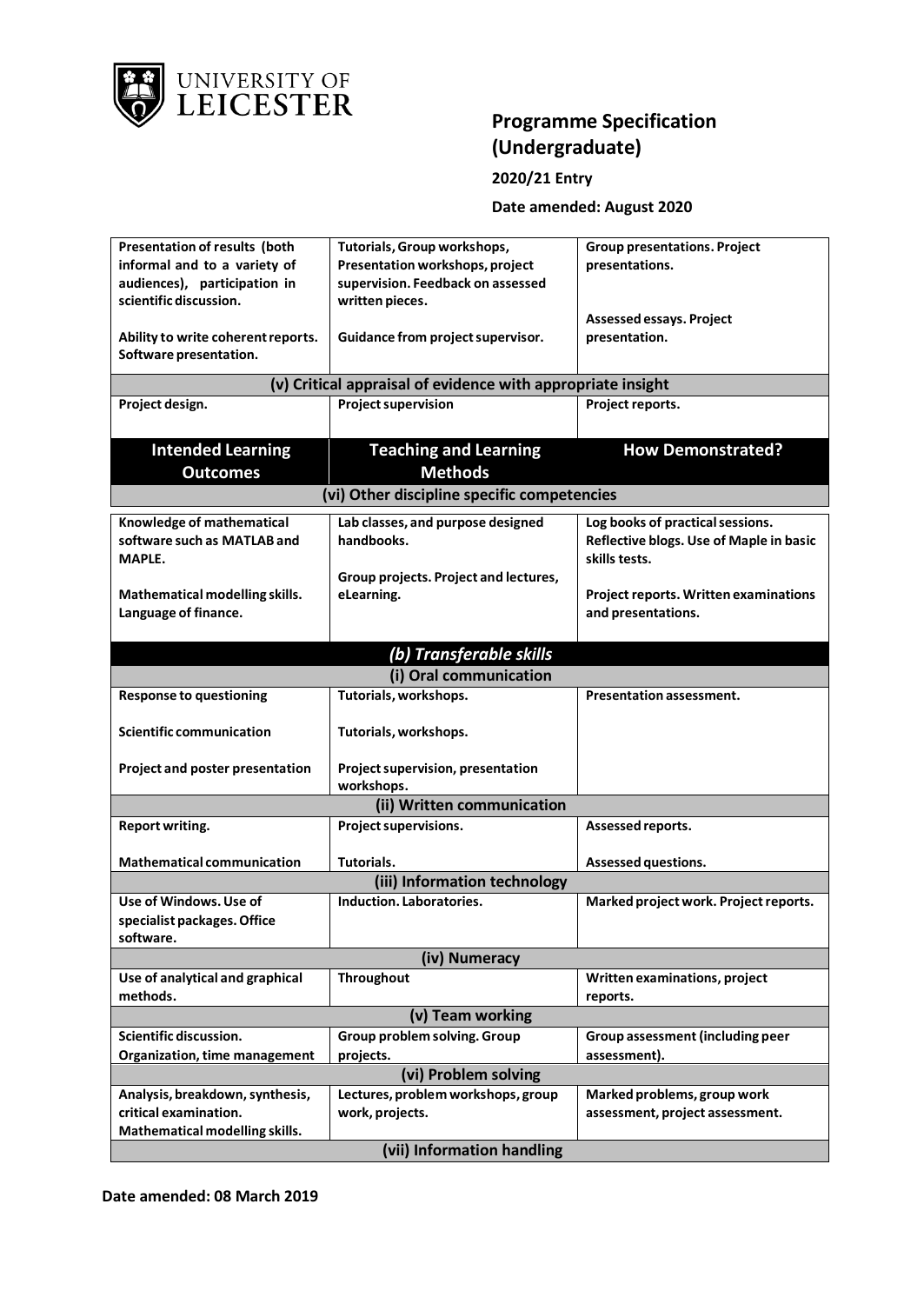

## **2020/21 Entry**

**Date amended: August 2020**

| Conduct background research<br>and literature surveys.<br>Summarise content from<br>information sources. | Project supervision.                                                      | Individual and group project reports. |
|----------------------------------------------------------------------------------------------------------|---------------------------------------------------------------------------|---------------------------------------|
| Ability to learn from e-learning                                                                         | <b>Blackboard stored e-learning</b>                                       | Some assessed material only provided  |
| resources.                                                                                               | resources.                                                                | through e-learning resources.         |
|                                                                                                          | (viii) Skills for lifelong learning                                       |                                       |
| Study skills.                                                                                            | Resource based learning. Study skills                                     | Examinations, assessed problems,      |
|                                                                                                          | booklet.                                                                  | project assessments.                  |
| Independence and time<br>management.                                                                     | Structured support decreasing<br>through years.                           | Meeting deadlines.                    |
| <b>Careers and business</b><br>awareness.                                                                | Guest speakers.                                                           |                                       |
| Information retrieval.                                                                                   | Induction library session. Study skills<br>handbook. Project supervision. |                                       |

### **10. Progression points:**

Students must pass the English language modules in year 1. In cases where a student has failed to meet a requirement to progress he or she will be required to withdraw from the course.

Transfer between different degrees: Students not satisfying the UoL progression requirements may be allowed to transfer onto DUT programmes.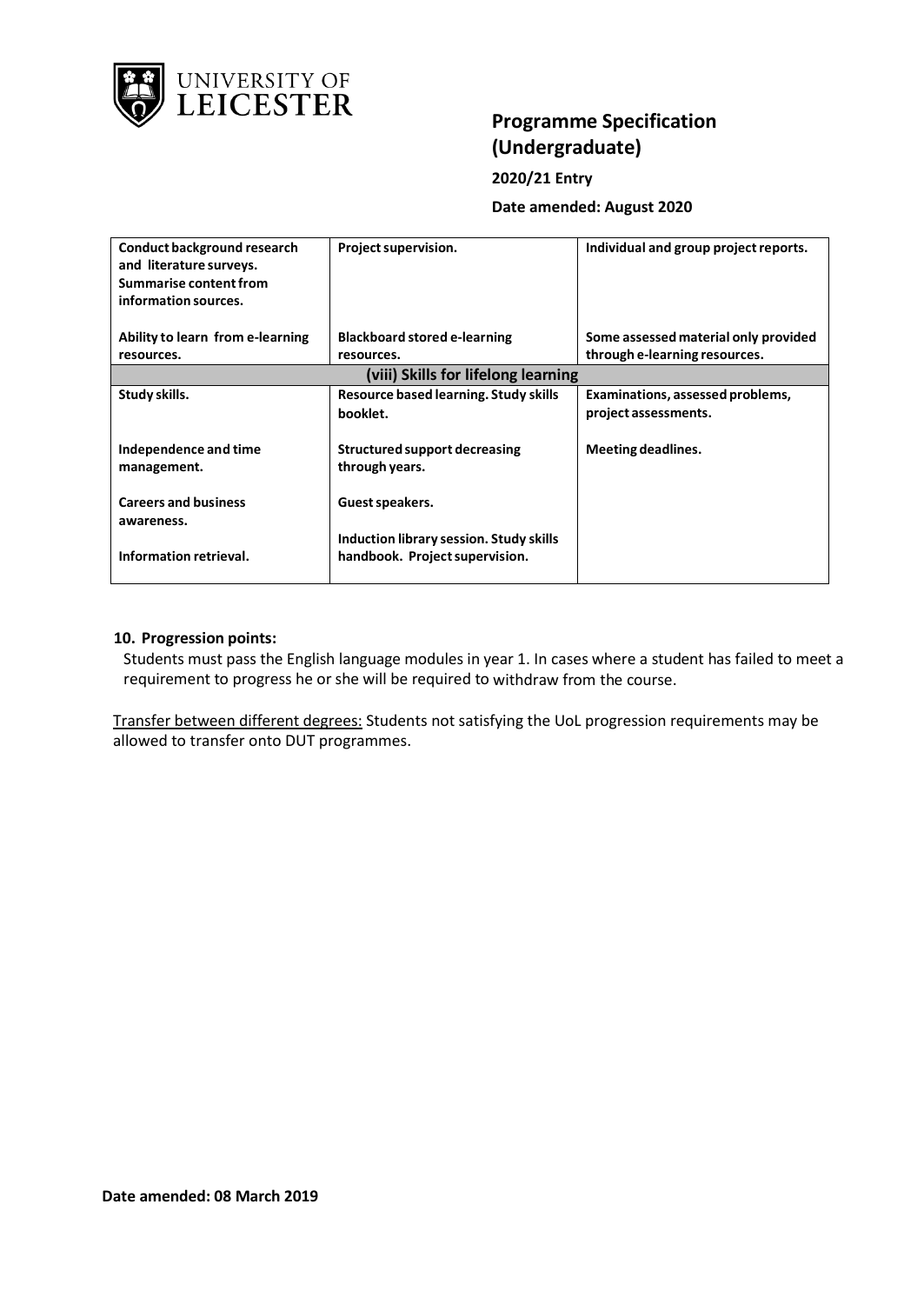

# **Programme Specification (Undergraduate) 2020/21 Entry Date amended: August 2020**

### **11. Scheme of Assessment**

The programme follows the standard scheme of award and classification set out i[n Senate](http://www2.le.ac.uk/offices/sas2/regulations/general-regulations-for-taught-programmes) [Regulation](http://www2.le.ac.uk/offices/sas2/regulations/general-regulations-for-taught-programmes) 5.

### **12. Special features:**

Programme delivered entirely in English, Western-style facilities provided on Panjin campus, Small group tutorials via video conferencing, group problem solving, research based projects, problem based learning, Reflect lecture capture.

### **13. Indications of programme quality**

Positive comments from external examiner.

### **14. External Examiners**

The details of the External Examiner(s) for this programme and the most recent External Examiners' reports can be found [here.](https://exampapers.le.ac.uk/xmlui/handle/123456789/169)

#### **FIRST YEAR: 2019-20**

| <b>SEMESTER ONE</b>                          | <b>SEMESTER TWO</b>                                  |
|----------------------------------------------|------------------------------------------------------|
| EL0234 English For General Academic Purposes | EL0005 English for Specific Academic Purposes (15cr) |
| (45cr)                                       |                                                      |
| MA0006 Introduction to Mathematical Science  | MA0008 Introduction to Computing and                 |
| (15cr)                                       | Programming (30cr)                                   |
| Moral Cultivation and Basic Law (Ocr)        | MA0007 Analytic Geometry (15cr)                      |
| Military Theory and Training (Ocr)           | Chinese Modern and Contemporary History &            |
|                                              | Situation Policy (Ocr)                               |
| Physical Education 1 (Ocr)                   | Physical Education 2 (Ocr)                           |
|                                              | Optional Module 1 (0cr)                              |
| Total Credits = 60                           | Total credits = 60                                   |

| <b>SEMESTER THREE</b>                             |
|---------------------------------------------------|
| College Student Mental and Health Education (Ocr) |
| <b>Total Year Credits - 120</b>                   |

#### **SECOND YEAR: 2020-21**

| <b>SEMESTER ONE</b>                            | <b>SEMESTER TWO</b>                            |
|------------------------------------------------|------------------------------------------------|
| MA1014 Calculus & Analysis (30cr)              | MA1254 Mathematics in Business (15cr)          |
| MA1061 Probability (15cr)                      | MA1202 Introductory Statistics (15cr)          |
| CO1107 Algorithm, Data Structures and Advanced | MA1114 Linear Algebra (30cr)                   |
| Programming (15cr)                             |                                                |
| Marxism (0 cr)                                 | The System of Theory of Socialism with Chinese |
|                                                | Characteristics (Ocr)                          |
| Optional Module 2 (0 cr)                       | Physics $(0)$                                  |
|                                                |                                                |

### **Date amended: 08 March 2019**